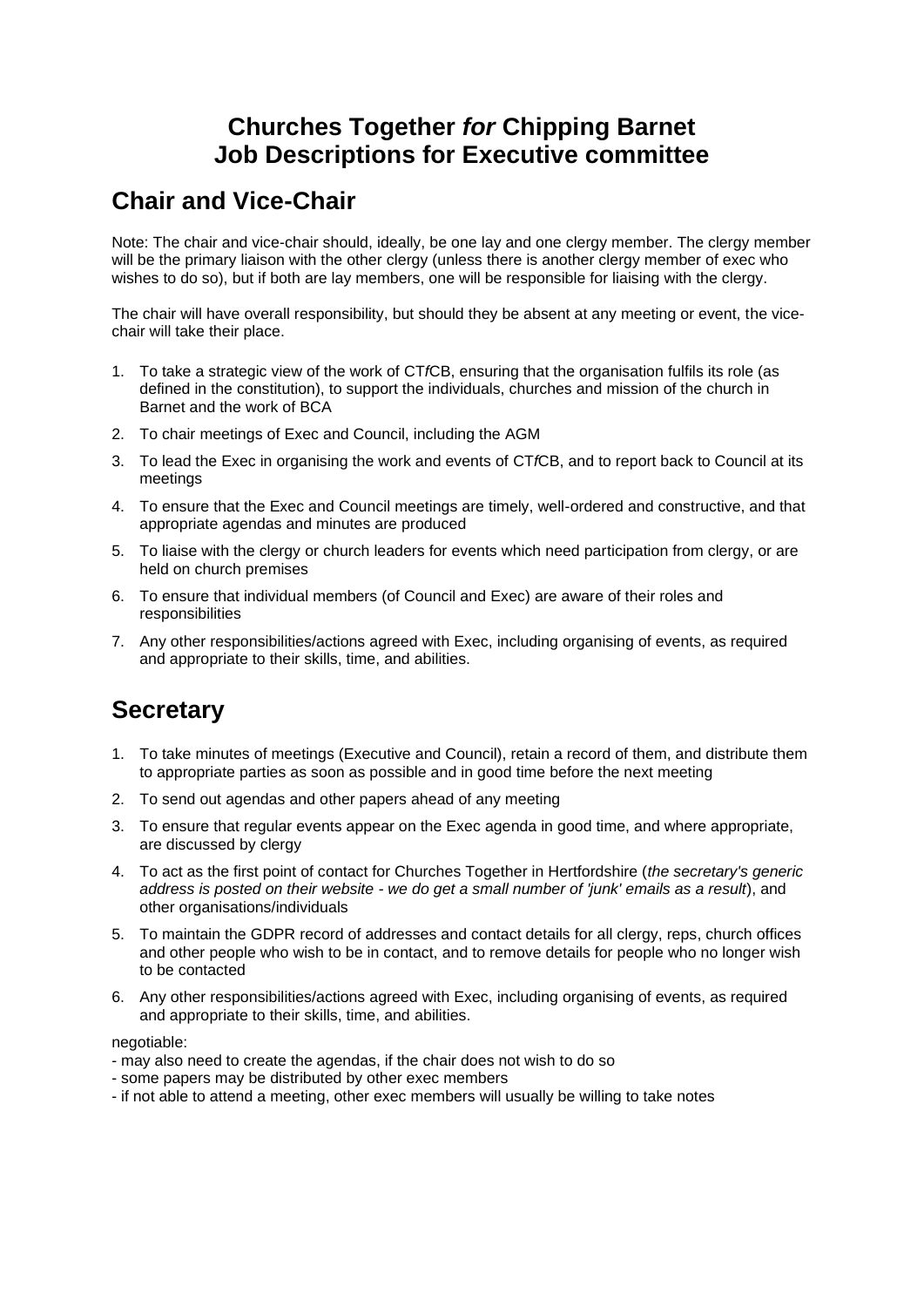## **Treasurer**

- 1. To manage the finances of CT*f*CB, according to the budget as agreed by Council
- 2. To report on the finances at all Exec meetings, and to Council at its meetings
- 3. To ensure that the accounts are inspected at the end of each year, by a suitably qualified person approved by Council
- 4. To manage the bank account, ensuring all transactions are correct, all receipts banked and all debts paid
- 5. To liaise with the bank to ensure that there are three people from Exec recognised by the bank as valid signatories on cheques (two signatures needed on each cheque)
- 6. To manage the collection of subscriptions from member churches, and payment of CT*f*CB subscription to Churches Together in Hertfordshire
- 7. Any other responsibilities/actions agreed with Exec, including organising of events, as required and appropriate to their skills, time, and abilities.

# **Publicity Officer**

- 1. To manage the CT*f*CB website. Note that the Publicity Officer appointed in 2020 will need to establish a new web site from scratch
- 2. To manage the CT*f*CB generic email accounts
- 3. To manage the CT*f*CB noticeboard, and prepare it for display at events, where appropriate
- 4. To manage collation of Christmas service details and production of the Churches Together Christmas leaflet and facilitate distribution of leaflets by member churches
- 5. To prepare artwork/posters etc for CT*f*CB events, and to place them on our website
- 6. To receive details of events and other points of interest at member churches and elsewhere
- 7. To publicise CT*f*CB events and those of member churches (and other organisations, if deemed appropriate), by displaying on CT*f*CB website, and circulating to Council members, church offices and clergy, and other organisations if appropriate. NOTE: *There is some overlap here with Rep's Rep*
- 8. Any other responsibilities/actions agreed with Exec, including organising of events, as required and appropriate to their skills, time, and abilities.

## **Rep's Rep** *(under the 2014 constitution)*

- 1. To encourage the Council members in their role, by keeping them in touch with the work of Exec, and ensuring that they are aware of current and future events
- 2. To mentor new members of Council, and help them to get to know other members and understand their role
- 3. To keep in touch with Council members and get their feedback as to how well CT*f*CB is meeting their (and their church's) needs and aspirations, and how CT*f*CB could be "even better". To relay such feedback to the Exec.
- 4. Where events require/encourage help from church members, ensure Council members are aware and involved in good time
- 5. To ensure that all members are reminded of forthcoming events, and are given the tools to encourage their church members to participate (where appropriate). NOTE: *There is some overlap here with Publicity*
- 6. Any other responsibilities/actions agreed with Exec, including organising of events, as required and appropriate to their skills, time, and abilities.